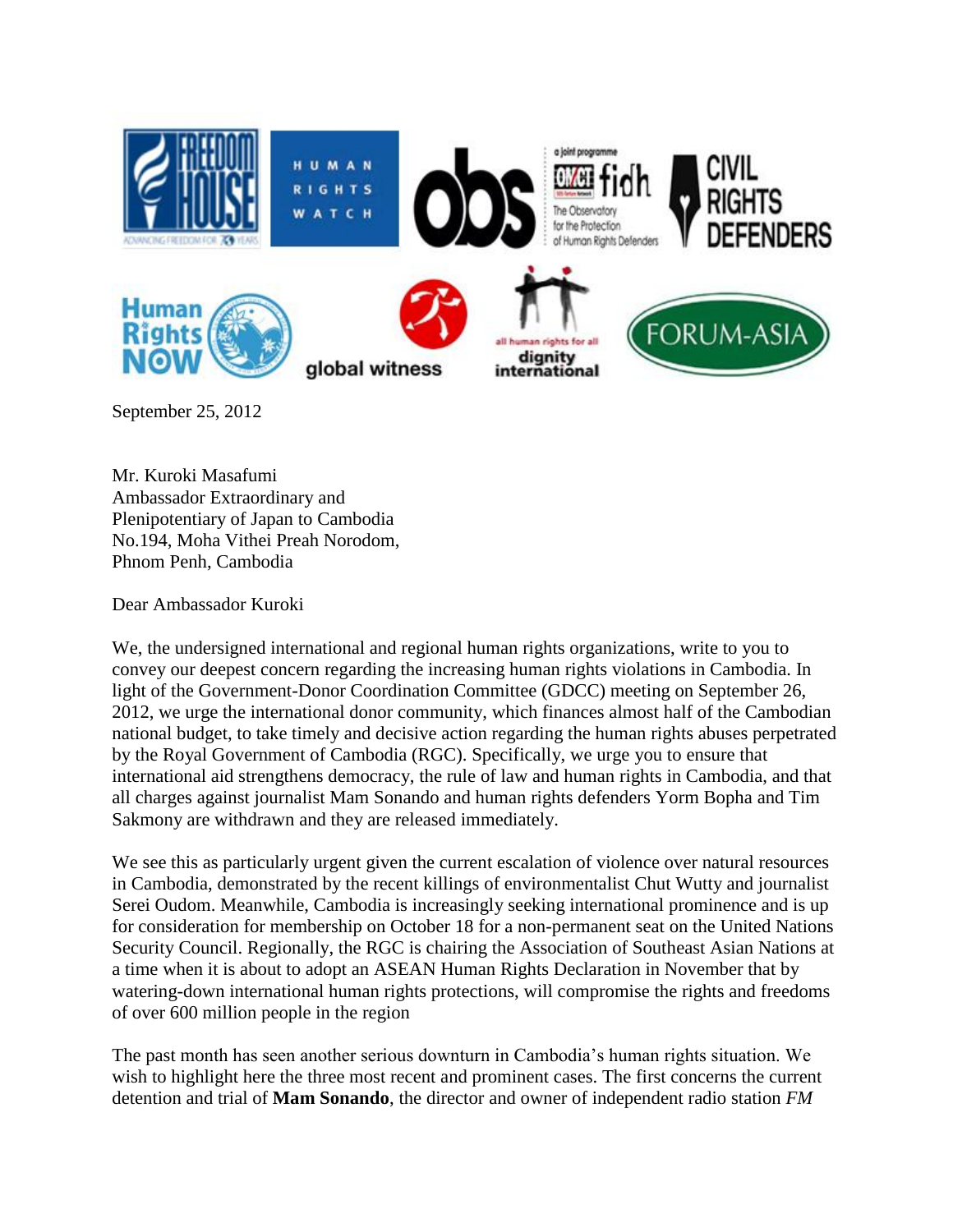*105* (*Beehive Radio*). Sonando has been an outspoken advocate against human rights abuses, including those associated with the rapid sell off of Cambodia's land and forests to investors. He was arrested twice in the past on spurious grounds after publicizing human rights violations over *Beehive Radio*.

The grounds for his most recent arrest are extremely dubious. He is alleged to have played a leading role in what the government has labeled a "secessionist" movement in Kratie province, an allegation referring to community organizing in opposition to land-grabbing. Sonando's arrest also followed his reporting over *Beehive Radio* of a complaint lodged at the International Criminal Court arguing that land-grabbing in Cambodia amounts to a crime against humanity. A public call for his arrest was then issued by Prime Minister Hun Sen in a nationwide televised speech. Despite this threat, Sonando voluntarily returned to Phnom Penh on July 12 and was indeed arrested and detained. No credible evidence has been presented to substantiate the allegations against him. Despite assurances from the Prime Minister to the contrary, we are concerned that proceedings against Sonando may lead to the silencing of *Beehive Radio*, a crucial source for independent news and commentary in Cambodia as the country prepares for national elections in 2013.

Sonando, 70, has also repeatedly been denied bail and his health is reported to be deteriorating in detention. The verdict on Sonando's case is reportedly due on October 1 (after the GDCC meeting). If found guilty, he could face up to 30 years in prison.

The other cases concern two women human rights defenders, prominent land housing rights activists **Yorm Bopha** and **Tim Sakmony**, who were arrested on September 4 and 5, respectively, similarly on the basis of questionable allegations.

Yorm Bopha, a pivotal figure in the protests against forced evictions in the Boeung Kak area of Phnom Penh, was detained for allegedly assaulting a person suspected of theft. We believe the evidence for this is at best distorted and may be fabricated.

Tim Sakmony, a leader in protests against forced evictions from the Borei Keila area of the capital, was arrested after the owner of land developer Phanimex lodged a complaint alleging that she had made a "false declaration" in a suit accusing Phanimex of inadequate compensation for persons evicted from land the company is developing. Phaminex was originally granted land in Borei Keila conditional upon the construction of ten apartment buildings to rehouse residents, but only built eight. Sakmony is currently being held in pre-trial detention at Prey Sar prison, pending judicial investigation under Article 633 of the Cambodian Penal Code, which prohibits making a "false declaration to a public body for the purpose of obtaining an allowance, a payment or any unlawful advantage."

We are concerned that the legal actions being carried out against Bopha and Sakmony are in fact motivated by their involvement in land-related advocacy campaigns on behalf of the Boeung Kak and Borei Keila communities. Their pre-trial detention is contrary to the International Covenant on Civil and Political Rights, to which Cambodia is a party, which provides in article 9(3) that detaining persons prior to trial should not be the general rule. The UN Human Rights Committee has noted that pre-trial detention should be exceptional and only under specific